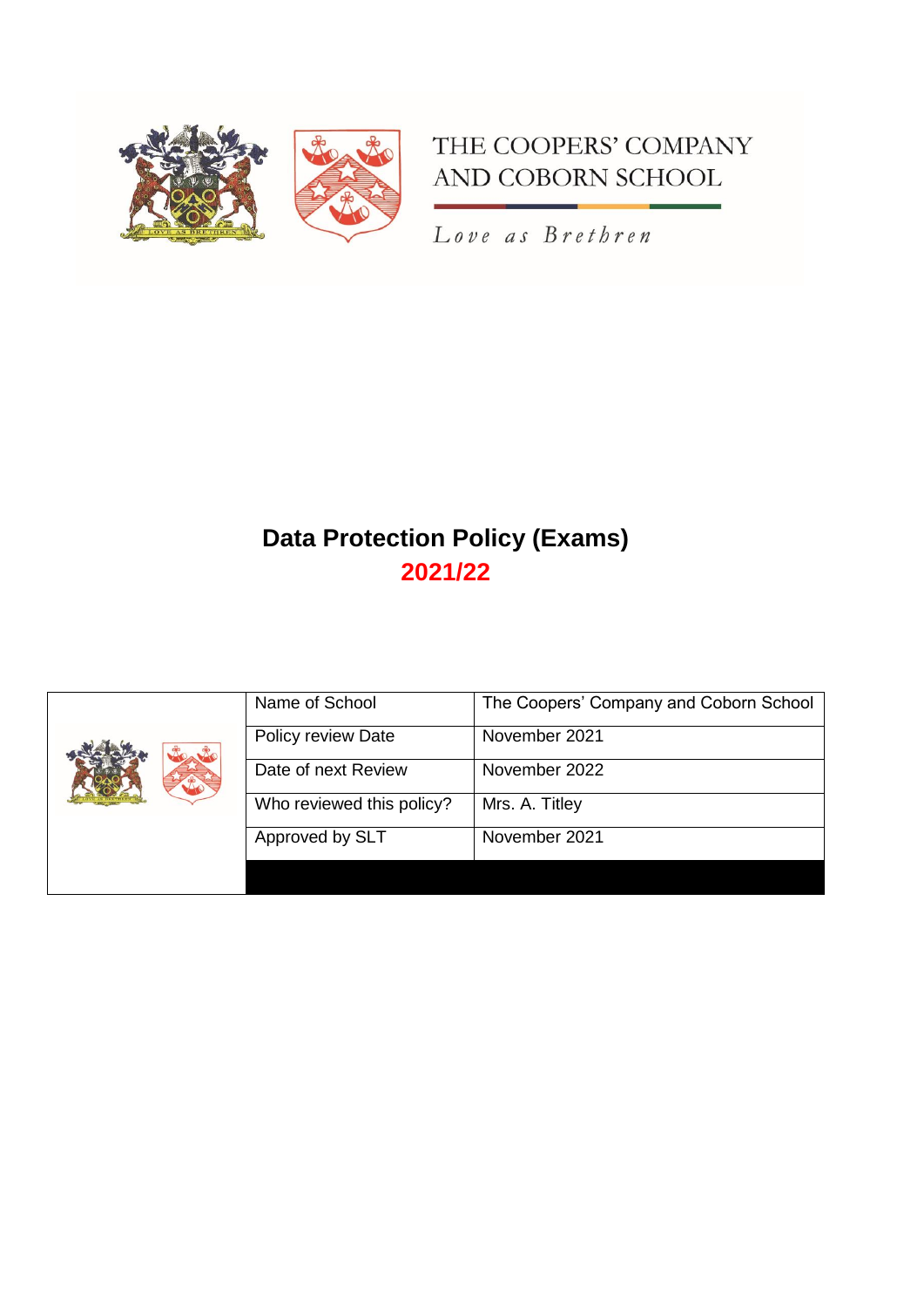

## **Contents**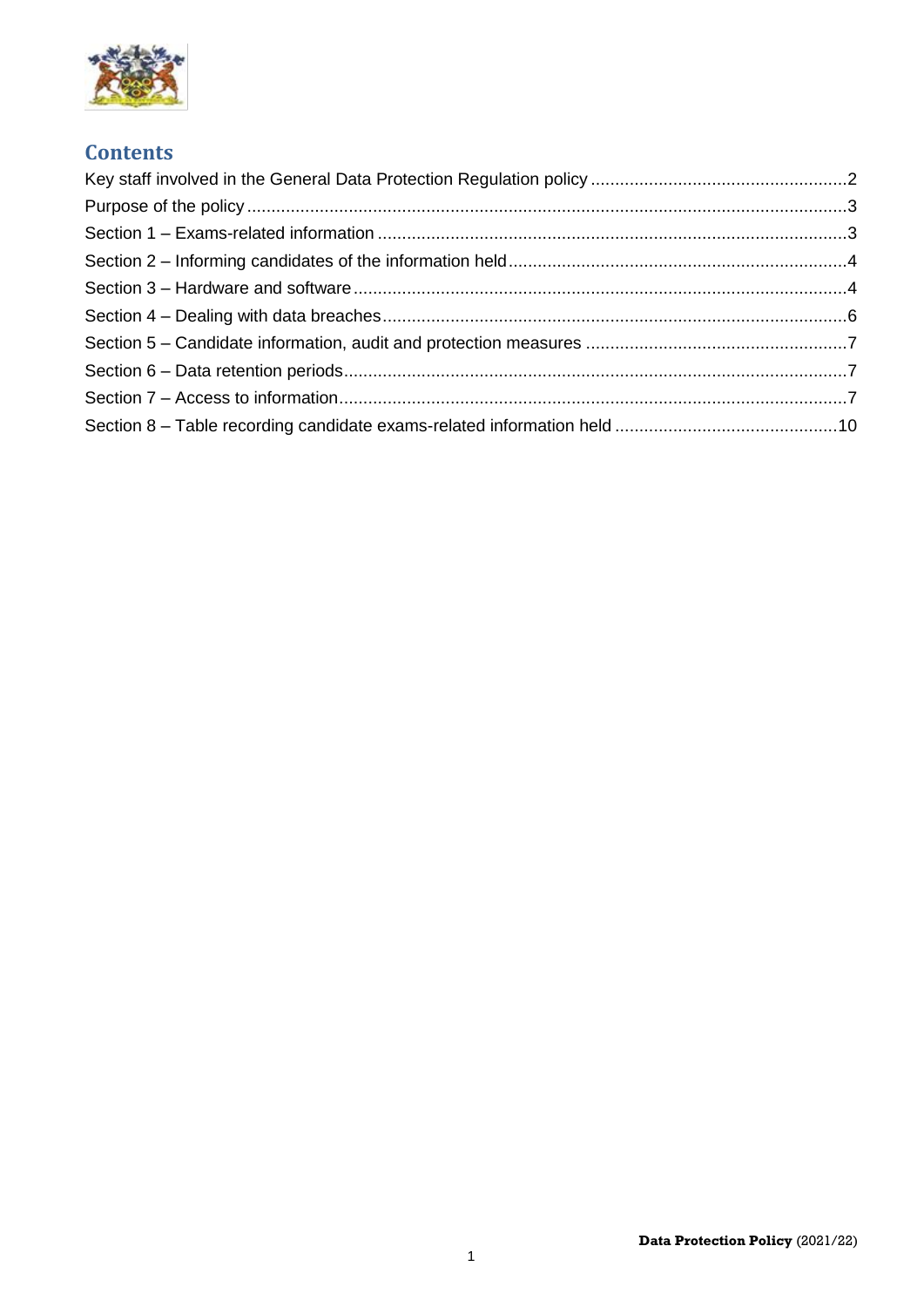

# <span id="page-2-0"></span>**Key staff involved in the General Data Protection Regulation policy**

| <b>Role</b>                                   | Name(s)                                                                                  |
|-----------------------------------------------|------------------------------------------------------------------------------------------|
| Head of centre                                | Ms. S. Hay                                                                               |
| Exams officer                                 | Mrs. A. Titley – Examinations and Data Manager (EDM)<br>Mrs. L. Butler - Exams Assistant |
| Exams officer line manager<br>(Senior Leader) | Mr. M. Duncan                                                                            |
| <b>Data Protection Officer</b>                | Mrs. J. Harris                                                                           |
| IT manager                                    | Mr. B. Kiff                                                                              |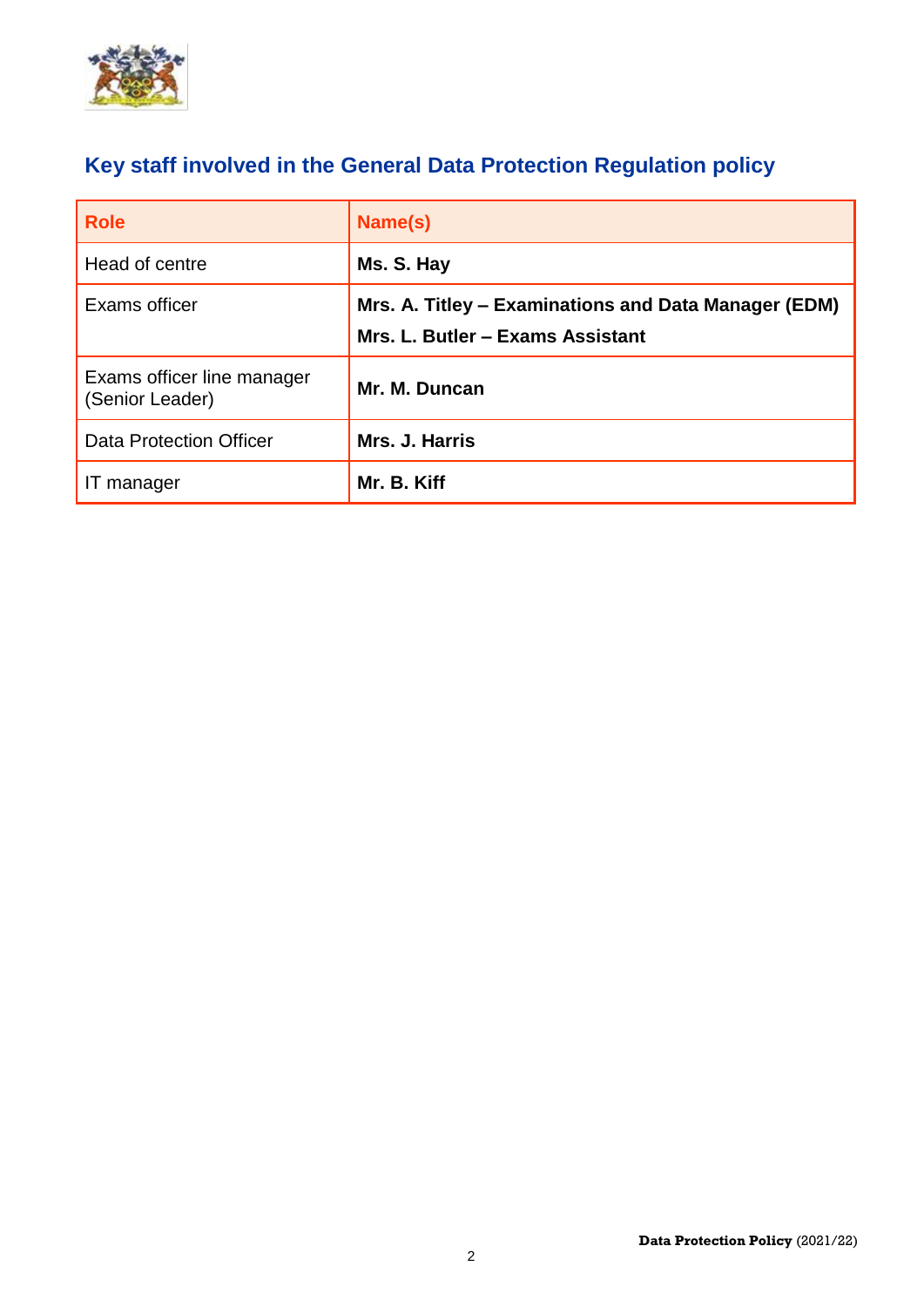

# <span id="page-3-0"></span>**Purpose of the policy**

This policy details how The Coopers' Company and Coborn School (CCCS), in relation to exams management and administration, ensures compliance with the regulations as set out by the Data Protection Act 2018 (DPA 2018) and UK General Data Protection Regulation (GDPR).

The delivery of examinations and assessments involve centres and awarding bodies processing a significant amount of personal data (i.e. information from which a living individual might be identified). It is important that both centres and awarding bodies comply with the requirements of the UK General Data Protection Regulation and the Data Protection Act 2018 or law relating to personal data in any jurisdiction in which the awarding body or centre are operating.

In these General Regulations reference is made to 'data protection legislation'. This is intended to refer to UK GDPR, the Data Protection Act 2018 and any statutory codes of practice issued by the Information Commissioner in relation to such legislation. (JCQ's [General Regulations for Approved](https://www.jcq.org.uk/exams-office/general-regulations/)  [Centres](https://www.jcq.org.uk/exams-office/general-regulations/) (GR, section 6.1) **Personal data**)

Students are given the right to find out what information the centre holds about them, how this is protected, how this can be accessed and how data breaches are dealt with.

All exams office staff responsible for collecting and sharing candidates' data are required to follow strict rules called 'data protection principles' ensuring the information is:

- $\blacktriangleright$  used fairly and lawfully:
- ▶ used for limited, specifically stated purposes;
- ▶ used in a way that is adequate, relevant and not excessive;
- accurate:
- $\blacktriangleright$  kept for no longer than is absolutely necessary;
- $\blacktriangleright$  handled according to people's data protection rights;
- $\blacktriangleright$  kept safe and secure;

To ensure that CCCS meets the requirements of the DPA 2018 and UK GDPR, all candidates' exam information – even that which is not classified as personal or sensitive – is covered under this policy.

## <span id="page-3-1"></span>**Section 1 – Exams-related information**

There is a requirement for the exams office to hold exams-related information on candidates taking external examinations. For further details on the type of information held please refer to *Section 5 – Candidate information, audit and protection measures*.

Candidates' exams-related data may be shared with the following organisations:

- $\blacktriangleright$  Awarding bodies:
- **D** Joint Council for Qualifications;
- ▶ Local Authority London Borough of Havering;
- **Press releases concerning exceptional grades. Students would consent to this being** published;
- ▶ Department for Education.

This data may be shared via one or more of the following methods:

- $\blacktriangleright$  hard copy;
- $\blacktriangleright$  email;
- ▶ secure extranet site(s) e.g. AQA Centre Services; OCR Interchange; Pearson Edexcel Online and WJEC secure services;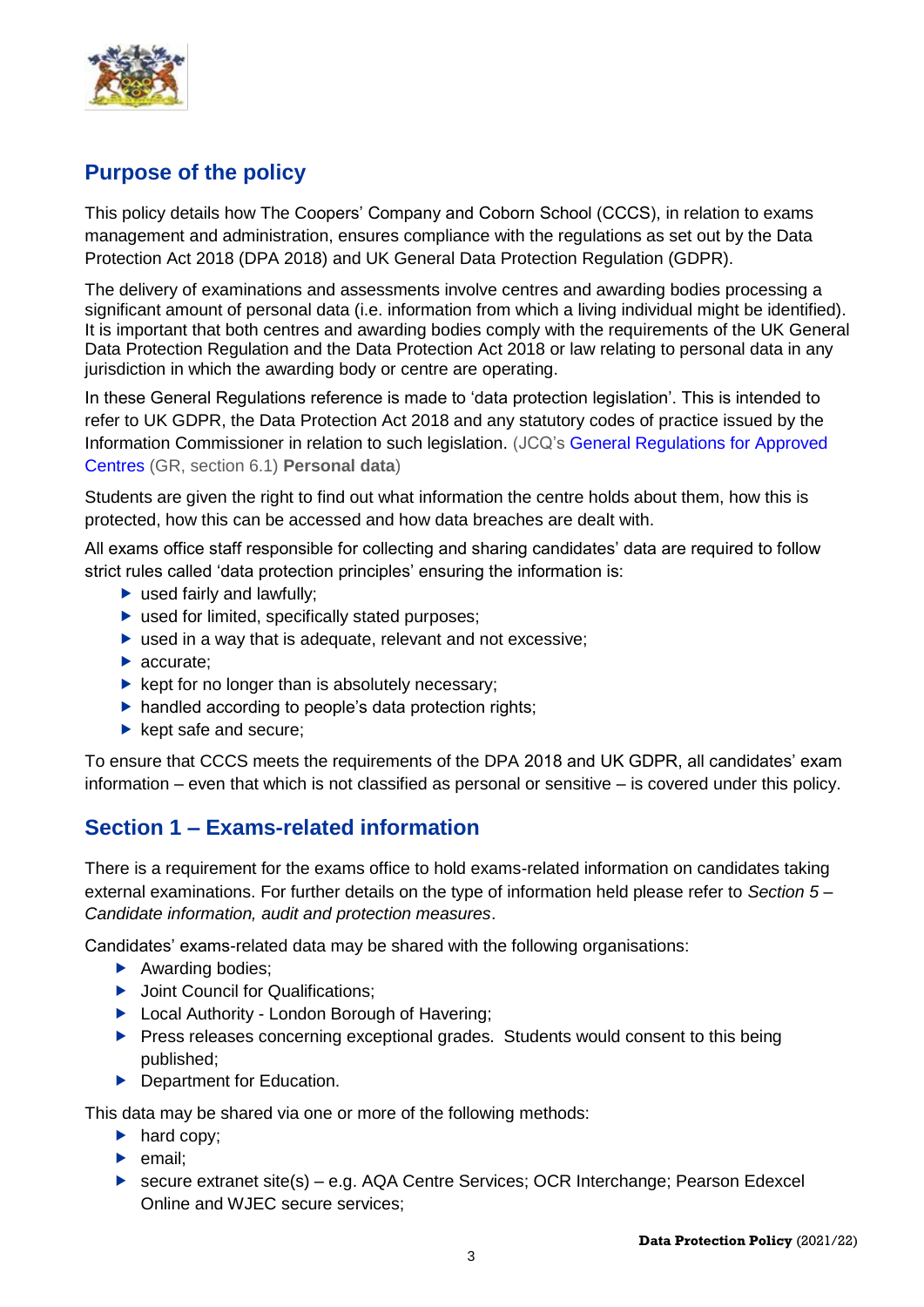

- Capita Sims;
- EDI using A2C [\(https://www.jcq.org.uk/about-a2c\)](https://www.jcq.org.uk/about-a2c) to/from awarding body processing systems;
- $\triangleright$  Go 4 Schools.

This data may relate to exam entries, access arrangements, the conduct of exams and nonexamination assessments, special consideration requests and exam results/post-results/certificate information.

# <span id="page-4-0"></span>**Section 2 – Informing candidates of the information held**

CCCS ensures that candidates are fully aware of the information and data held.

All candidates are:

- **F** informed via a Student Privacy Notice displayed on the school website;
- $\blacktriangleright$  given access to this policy via written request.

Candidates are made aware of the above at the commencement of their course of study leading to an externally accredited qualification.

At this point, CCCS will also bring to the attention of candidates the annually updated JCQ document **Information for candidates – Privacy Notice** which explains how the JCQ awarding bodies process their personal data in accordance with the DPA 2018 and UK GDPR (or law relating to personal data in any jurisdiction in which the awarding body or centre are operating).

Candidate eligible for access arrangements which require awarding body approval are also required to provide their consent by signing the GDPR compliant JCQ candidate personal data consent form (**Personal data consent, Privacy Notice (AAO) AND Data Protection confirmation**) before access arrangements approval applications can be processed online.

# <span id="page-4-1"></span>**Section 3 – Hardware and software**

| <b>Hardware</b>  | Date of purchase and protection measures                                                                                                                                                                                                                                                                                                                                                                                                                          | <b>Warranty expiry</b>                                                                                                                                                  |  |
|------------------|-------------------------------------------------------------------------------------------------------------------------------------------------------------------------------------------------------------------------------------------------------------------------------------------------------------------------------------------------------------------------------------------------------------------------------------------------------------------|-------------------------------------------------------------------------------------------------------------------------------------------------------------------------|--|
| Desktop Computer | Administrator access restricted to IT Support<br>staff; PC protected by real time Sophos antivirus;<br>monthly security updates automatically deployed;<br>users access profiles created for role specific<br>requirements; user password policy rigorously<br>enforced.<br>Data transfer via Internal / External networks<br>pass through successive levels of filtering and<br>content / email checking to block Malware /<br>Suspicious attachments and files. | N/A<br>Majority of equipment is<br>out of warranty - security<br>and protection is carried<br>out by system / security /<br>process not warranty which<br>is for repair |  |
|                  | Fully networked PC. Computers checked at least<br>once a year for faults (IT Support check for<br>errors, general check for speed and usability)                                                                                                                                                                                                                                                                                                                  |                                                                                                                                                                         |  |
|                  | Anti-virus is updated via a central orchestrator.                                                                                                                                                                                                                                                                                                                                                                                                                 |                                                                                                                                                                         |  |
|                  | All Internet browsing takes place on a controlled<br>connection, based on rules set for education.                                                                                                                                                                                                                                                                                                                                                                |                                                                                                                                                                         |  |
| Laptop Computer  | As above                                                                                                                                                                                                                                                                                                                                                                                                                                                          | N/A                                                                                                                                                                     |  |

The table below confirms how IT hardware, software and access to online systems is protected in line with DPA & GDPR requirements.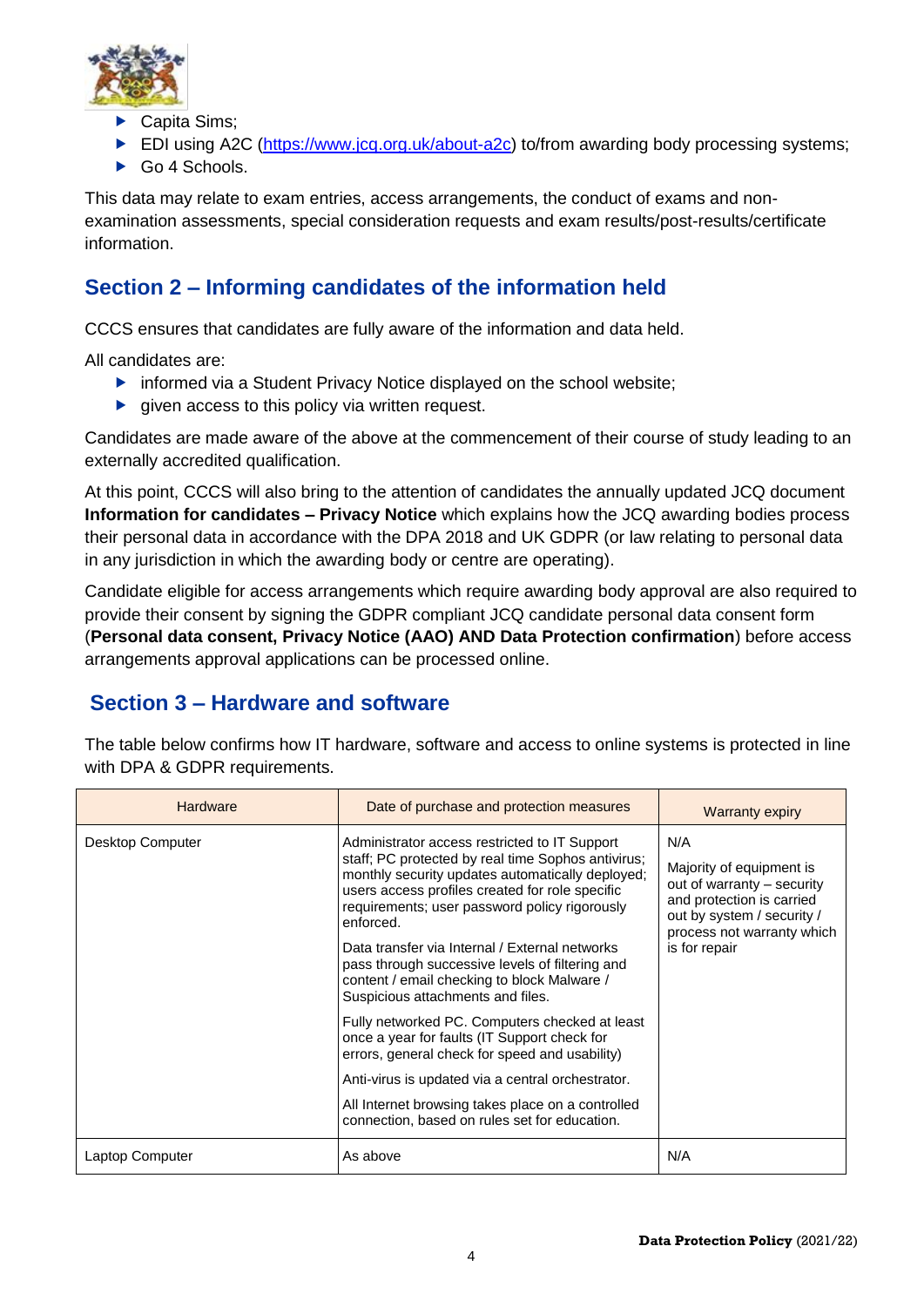

| <b>Hardware</b>      | Date of purchase and protection measures                                                                           | <b>Warranty expiry</b> |
|----------------------|--------------------------------------------------------------------------------------------------------------------|------------------------|
| File server          | All stored on a secure area on a Microsoft<br>network server.                                                      |                        |
|                      | Systems have restricted administrator access,<br>full back-up regime and user access to data is<br>controlled.     |                        |
|                      | External access to networks by default all IT<br>equipment is protected by a combination of<br>layers of security. |                        |
|                      | Passwords are valid for 90 days then are<br>compulsory changed.                                                    |                        |
| Data Transfer - WIFI | All systems transferring data via corporate WIFI<br>are encrypted to WPA2 Enterprise level.                        |                        |

| Software/online system                 | Protection measure(s)                                                                                                                                                                                                                    |
|----------------------------------------|------------------------------------------------------------------------------------------------------------------------------------------------------------------------------------------------------------------------------------------|
| SIMS (Capita Software)                 | Access controlled by username and password;<br>$\bullet$                                                                                                                                                                                 |
|                                        | Accounts have specified access rights.                                                                                                                                                                                                   |
|                                        | We are aware of what data we store, and the level of sensitivity. All databases<br>are reliant on network security and perimeter control. Access controls are in<br>place and monitoring of the server event logs.                       |
|                                        | Administrator accounts regularly reviewed and monitored. Restricted access to<br>admin level privileges. Access requests go through an approval process. Local<br>admin rights restricted to reduce client's ability to run executables. |
|                                        | Inactive or no longer required user accounts are disabled. Archive and deletion<br>is depending on user's role and need for making data available for ex-students.                                                                       |
|                                        | All server systems are patched in monthly maintenance windows to ensure that<br>all appropriate system updates and security patches are applied.                                                                                         |
| Awarding body secure extranet site(s): | Access controlled by username and password;<br>$\bullet$                                                                                                                                                                                 |
| <b>AQA Centre Services:</b>            | Accounts have specified access rights;<br>٠                                                                                                                                                                                              |
| OCR Interchange;                       | Centre administrator has to approve the creation of new user accounts and<br>$\bullet$                                                                                                                                                   |
| Pearson Edexcel Online;<br>$\bullet$   | determine access rights.                                                                                                                                                                                                                 |
| WJEC secure access.                    |                                                                                                                                                                                                                                          |
| A2C                                    | Access controlled by username and password for computer login and SIMS<br>$\bullet$<br>login.                                                                                                                                            |
| Go 4 Schools                           | Access controlled by username and password;<br>$\bullet$                                                                                                                                                                                 |
|                                        | Accounts have specified access rights.<br>$\bullet$                                                                                                                                                                                      |
| Google Drive                           | Access controlled by username and password for login.<br>$\bullet$                                                                                                                                                                       |
| Google Chrome                          | All Internet browsing takes place on a controlled connection, based on rules set<br>for education.                                                                                                                                       |
| Microsoft Internet Explorer            | All Internet browsing takes place on a controlled connection, based on rules set<br>for education.                                                                                                                                       |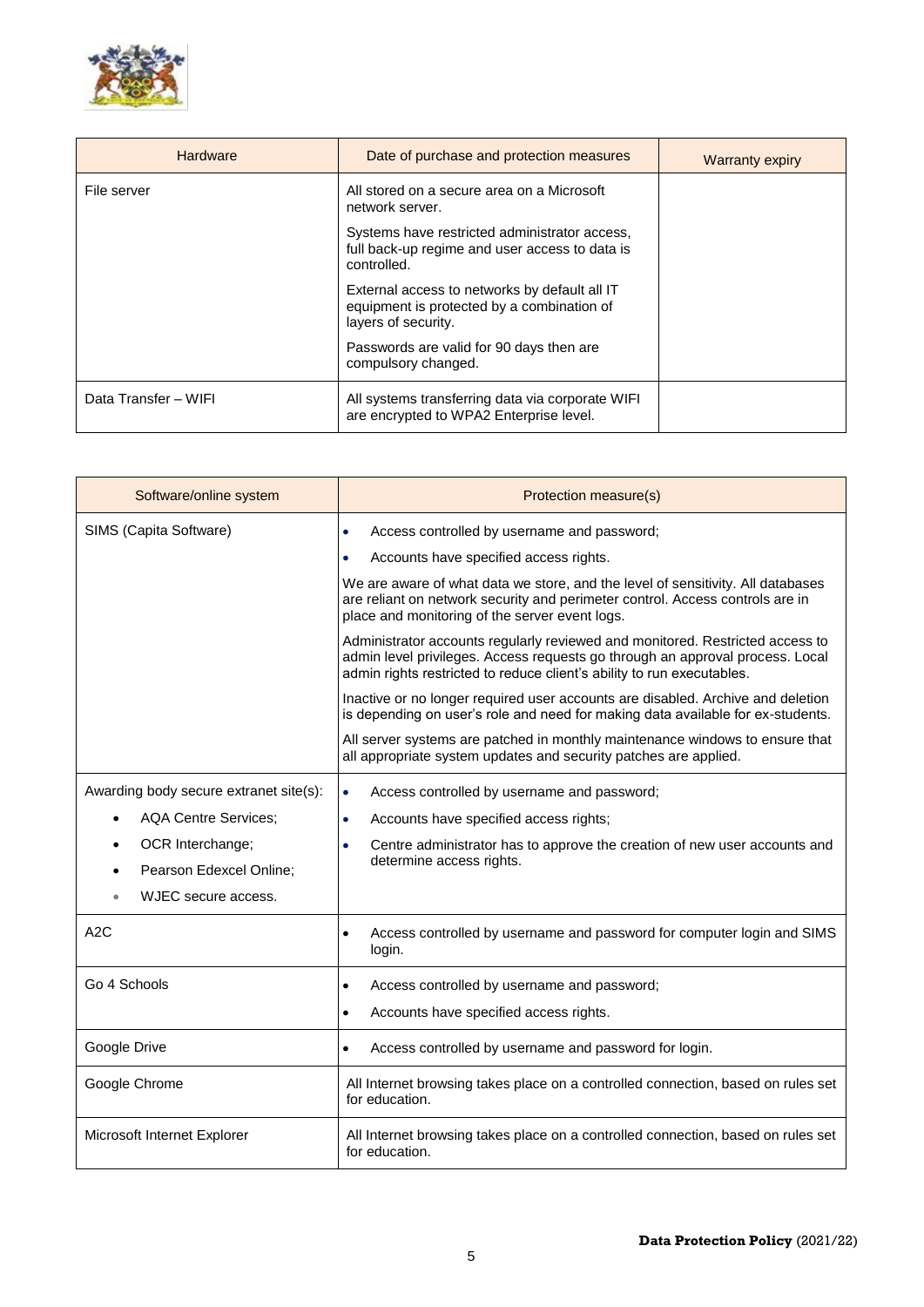

# <span id="page-6-0"></span>**Section 4 – Dealing with data breaches**

Although data is handled in line with DPA/GDPR regulations, a data breach may occur for any of the following reasons:

- $\triangleright$  loss or theft of data or equipment on which data is stored;
- $\blacktriangleright$  inappropriate access controls allowing unauthorised use:
- $\blacktriangleright$  equipment failure;
- $\blacktriangleright$  human error;
- ▶ unforeseen circumstances such as a fire or flood:
- $\blacktriangleright$  hacking attack;
- 'blagging' offences where information is obtained by deceiving the organisation who holds it;
- ▶ Cyber-attacks involving ransomware infections.

If a data protection breach is identified, the following steps will be taken:

#### **1. Containment and recovery**

Mrs. J. Harris, the Data Protection Officer will lead on investigating the breach.

It will be established:

- who needs to be made aware of the breach and inform them of what they are expected to do to assist in the containment exercise. This may include isolating or closing a compromised section of the network, finding a lost piece of equipment and/or changing the access codes;
- whether there is anything that can be done to recover any losses and limit the damage the breach can cause. As well as the physical recovery of equipment, this could involve the use of back-up hardware to restore lost or damaged data or ensuring that staff recognise when someone tries to use stolen data to access accounts;
- $\blacktriangleright$  which authorities, if relevant, need to be informed.

#### **2. Assessment of ongoing risk**

The following points will be considered in assessing the ongoing risk of the data breach:

- $\blacktriangleright$  what type of data is involved?
- $\blacktriangleright$  how sensitive is it?
- $\blacktriangleright$  if data has been lost or stolen, are there any protections in place such as encryption?
- what has happened to the data? If data has been stolen, it could be used for purposes which are harmful to the individuals to whom the data relates; if it has been damaged, this poses a different type and level of risk;
- **P** regardless of what has happened to the data, what could the data tell a third party about the individual?
- $\blacktriangleright$  how many individuals' personal data are affected by the breach?
- $\triangleright$  who are the individuals whose data has been breached?
- $\triangleright$  what harm can come to those individuals?
- are there wider consequences to consider such as a loss of public confidence in an important service we provide?

#### **3. Notification of breach**

Notification will take place to enable individuals who may have been affected to take steps to protect themselves or to allow the appropriate regulatory bodies to perform their functions, provide advice and deal with complaints.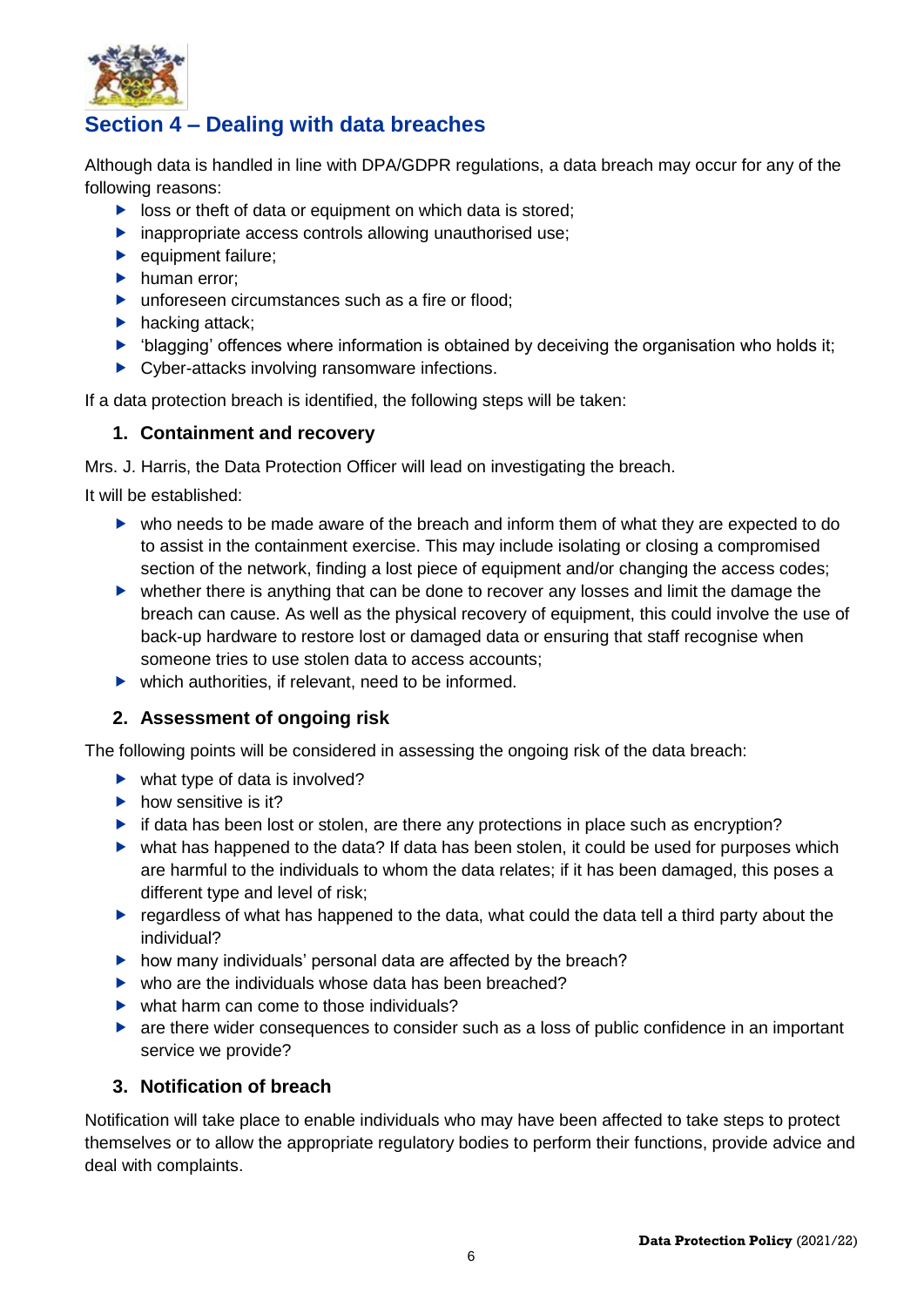

#### **4. Evaluation and response**

Once a data breach has been resolved, a full investigation of the incident will take place. This will include:

- $\blacktriangleright$  reviewing what data is held and where and how it is stored;
- $\blacktriangleright$  identifying where risks and weak points in security measures lie (for example, use of portable storage devices or access to public networks);
- $\blacktriangleright$  reviewing methods of data sharing and transmission;
- increasing staff awareness of data security and filling gaps through training or tailored advice;
- $\blacktriangleright$  reviewing contingency plans.

## <span id="page-7-0"></span>**Section 5 – Candidate information, audit and protection measures**

For the purposes of this policy, all candidates' exam-related information – even that not considered personal or sensitive under the DPA/GDPR – will be handled in line with DPA/GDPR guidelines.

An information audit is conducted yearly.

The table below details the type of candidate exams-related information held, and how it is managed, stored and protected.

Protection measures may include:

- **P** password protected area on the centre's intranet;
- ▶ secure drive accessible only to selected staff;
- $\blacktriangleright$  information held in secure area;
- updates undertaken every 12 months (this may include updating antivirus software, firewalls, internet browsers etc).

### <span id="page-7-1"></span>**Section 6 – Data retention periods**

Details of retention periods, the actions taken at the end of the retention period and method of disposal are contained in the centre's Exams Archiving Policy which is available/accessible by written request.

## <span id="page-7-2"></span>**Section 7 – Access to information**

(with reference to ICO information [https://ico.org.uk/your-data-matters/schools/exam-results/\)](https://ico.org.uk/your-data-matters/schools/exam-results/)

The GDPR gives individuals the right to see information held about them. This means individuals can request information about them and their exam performance, including:

- their mark
- comments written by the examiner
- minutes of any examination appeals panels

This does not however give individuals the right to copies of their answers to exam questions.

#### **Requesting exam information**

Requests for exam information can be made to the Data Protection Officer by email on [info@cooperscoborn.co.uk.](mailto:info@cooperscoborn.co.uk)

Photo identification may be requested if a former candidate is unknown to current staff. All requests will be dealt with within 40 calendar days.

The GDPR does not specify an age when a child can request their exam results or request that they aren't published. When a child makes a request, those responsible for responding should take into account whether: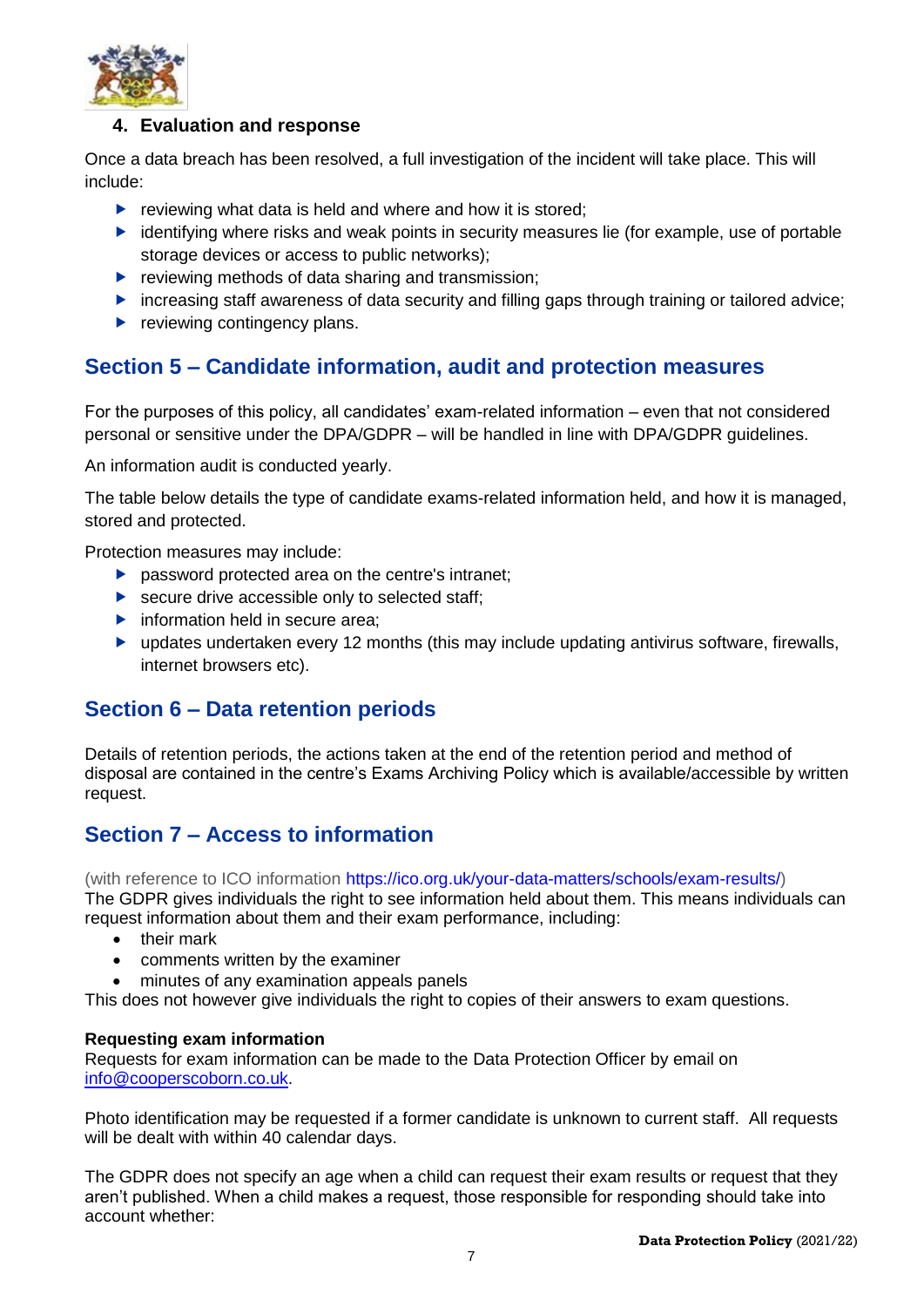

- the child wants their parent (or someone with parental responsibility for them) to be involved; and
- the child properly understands what is involved.

The ability of young people to understand and exercise their rights is likely to develop or become more sophisticated as they get older. As a general guide, a child of 12 or older is expected to be mature enough to understand the request they are making. A child may, of course, be mature enough at an earlier age or may lack sufficient maturity until a later age, and so requests should be considered on a case by case basis.

A decision will be made by head of centre as to whether the student is mature enough to understand the request they are making, with requests considered on a case by case basis.

#### **Responding to requests**

If a request is made for exam information before exam results have been published, a request will be responded to:

- within five months of the date of the request, or
- within 40 days from when the results are published (whichever is earlier).

If a request is made once exam results have been published, the individual will receive a response within one month of their request.

#### **Third party access**

Permission should be obtained before requesting personal information on another individual from a third-party organisation.

Candidates' personal data will not be shared with a third party unless a request is accompanied with permission from the candidate and appropriate evidence (where relevant), to verify the ID of both parties, is provided.

In the case of looked-after children or those in care, agreements may already be in place for information to be shared with the relevant authorities (for example, the Local Authority). The centre's Data Protection Officer will confirm the status of these agreements and approve/reject any requests.

#### **Sharing information with parents**

The centre will take into account any other legislation and guidance regarding sharing information with parents (including non-resident parents), as example guidance from the Department for Education (DfE) regarding parental responsibility and school reports on pupil performance:

- ▶ Understanding and dealing with issues relating to parental responsibility [www.gov.uk/government/publications/dealing-with-issues-relating-to-parental](https://www.gov.uk/government/publications/dealing-with-issues-relating-to-parental-responsibility/understanding-and-dealing-with-issues-relating-to-parental-responsibility)[responsibility/understanding-and-dealing-with-issues-relating-to-parental-responsibility](https://www.gov.uk/government/publications/dealing-with-issues-relating-to-parental-responsibility/understanding-and-dealing-with-issues-relating-to-parental-responsibility)
- $\triangleright$  School reports on pupil performance [www.gov.uk/guidance/school-reports-on-pupil-performance-guide-for-headteachers](http://www.gov.uk/guidance/school-reports-on-pupil-performance-guide-for-headteachers)

#### **Publishing exam results**

When considering publishing exam results, The Coopers' Company and Coborn School will make reference to the ICO (Information Commissioner's Office) Schools, universities and colleges information on [Can schools give my exam results to the media for publication?.](https://ico.org.uk/your-data-matters/schools/exam-results)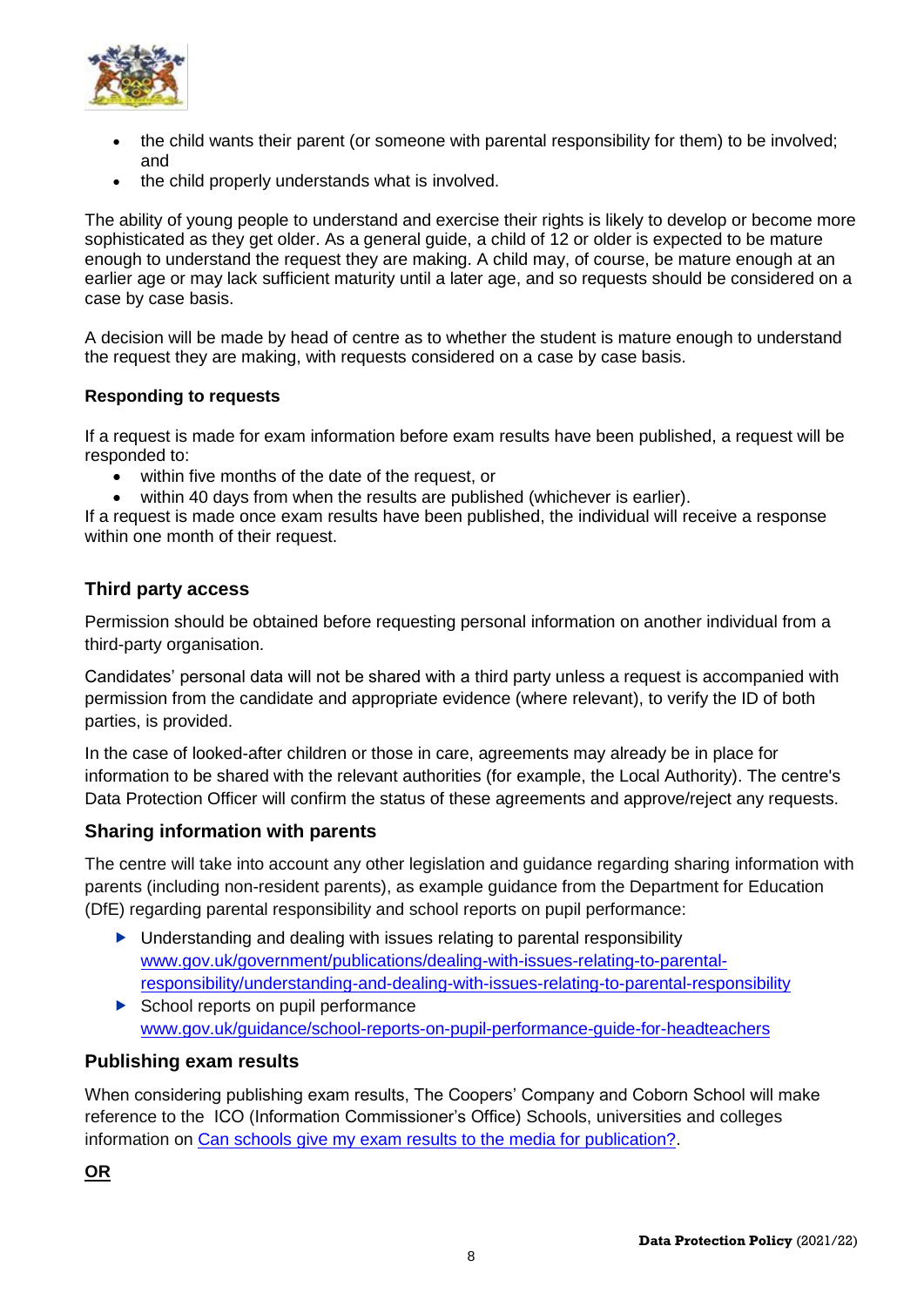

The Coopers' Company and Coborn School will publish exam results to the media or within the centre in line with the following principles:-

- Refer to quidelines as published by the Joint Council for Qualifications;
- Act fairly when publishing results, and where people have concerns about their or their child's information being published, taking those concerns seriously;
- Ensure that all candidates and their parents/carers are aware as early as possible whether examinations results will be made public and how this will be done;
- Explain how the information will be published. For example, if results will be listed alphabetically, or in grade order.

As The Coopers' Company and Coborn School will have a legitimate reason for publishing examination results, consent is not required from students or their parents/carers for publication. However, if a student or their parents/carers have a specific concern about publication of their results, they have the right to object. This objection must be made in writing to Data Protection Officer by email on [info@cooperscoborn.co.uk](mailto:info@cooperscoborn.co.uk) who will consider the objection before making a decision to publish and reply with a good reason to reject the objection to publish the exam results.

The Coopers' Company and Coborn School publishes exam results to the London Borough of Havering following the summer examinations.

The Coopers' Company and Coborn School may also make local press statements regarding our summer exam results but will not name any candidate without their prior permission.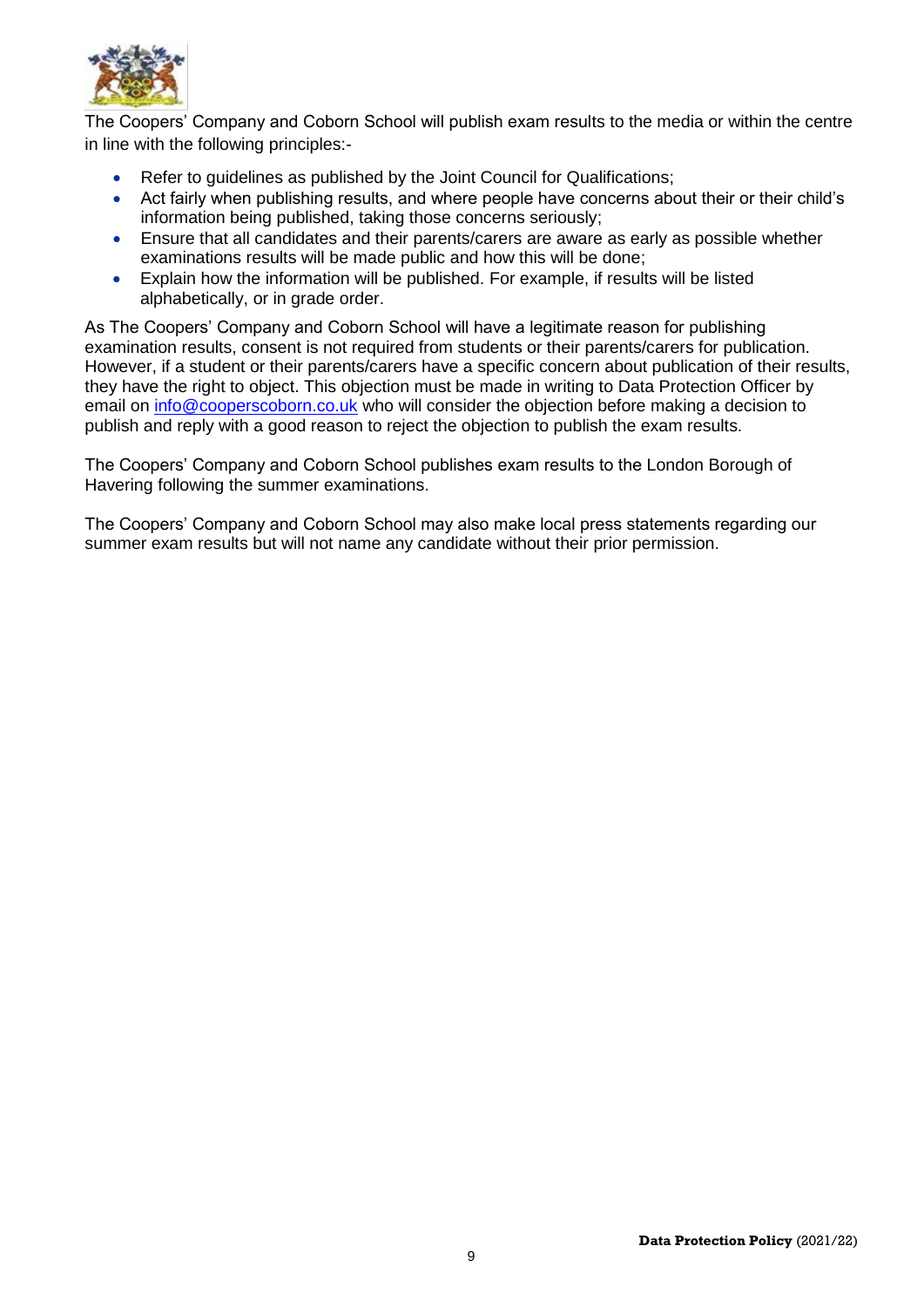

# **Section 8 – Table recording candidate exams-related information held**

For details of how to request access to information held, refer to section 7 of this policy (**Access to information**)

For further details of how long information is held, refer to section 6 of this policy (**Data retention periods**)

<span id="page-10-0"></span>

| <b>Information type</b>                   | <b>Information description</b><br>(where required)                                                                  | What personal/sensitive data is/may<br>be contained in the information                                                                                                                                                                                                                          | Where information is<br>stored                                                                                               | <b>How information is</b><br>protected                                                          | <b>Retention period</b>                                                                                                                                                                                                     |
|-------------------------------------------|---------------------------------------------------------------------------------------------------------------------|-------------------------------------------------------------------------------------------------------------------------------------------------------------------------------------------------------------------------------------------------------------------------------------------------|------------------------------------------------------------------------------------------------------------------------------|-------------------------------------------------------------------------------------------------|-----------------------------------------------------------------------------------------------------------------------------------------------------------------------------------------------------------------------------|
| <b>Access arrangements</b><br>information | Information collected by<br>SENCo to process<br>access arrangements                                                 | Candidate name<br>Candidate DOB<br>Gender<br>Data protection notice (candidate<br>signature)<br>Diagnostic testing outcome(s)<br>Specialist report(s) (may also include<br>candidate address)<br>Evidence of normal way of working<br>Teachers' feedback<br>Medical evidence<br>Samples of work | <b>Access Arrangements Online</b><br><b>MIS</b><br>Lockable metal filing cabinet<br>in the SENCO's / exams<br>office.        | Secure user name<br>and password<br>In secure area solely<br>assigned to SENCO /<br>exams team. | Stored by exams: To be<br>confidentially disposed of at the end<br>of the candidate's final exam series.<br>Stored by SENCo: 3 years - from 9<br>to 11 - then files sent for archives.<br>Electronic copies kept for longer |
| Alternative site<br>arrangements          | Evidence of need<br>collected by SENCo /<br>Exams team.<br>Alternative site form<br>documentation                   | Candidate name<br>Candidate DOB<br>Evidence of need                                                                                                                                                                                                                                             | Awarding body on-line<br>submission portal;<br>Physical copies - in metal<br>filing cabinet in the lockable<br>Exams office. | Exams office is<br>locked when the<br>exams team (EDM<br>and Exams Assistant)<br>are absent.    | To be stored safely and securely until<br>after the deadline for EARS or the<br>resolution of any outstanding enquiry /<br>appeal or malpractice investigations<br>for the exam series.                                     |
| Attendance registers<br>copies            | Registers record<br>attendance at each<br>written exam, are kept<br>with seating plan and<br>exam room incident log | Candidate name<br>Candidate number<br>Presence at exam                                                                                                                                                                                                                                          | On SIMS Examination<br>Organiser Module<br>Physical copies - in metal<br>filing cabinet in the lockable<br>Exams office.     | Exams office is<br>locked when the<br>exams team (EDM<br>and Exams Assistant)<br>are absent.    | To be stored safely and securely until<br>after the deadline for EARS or the<br>resolution of any outstanding enquiry /<br>appeal or malpractice investigations<br>for the exam series.                                     |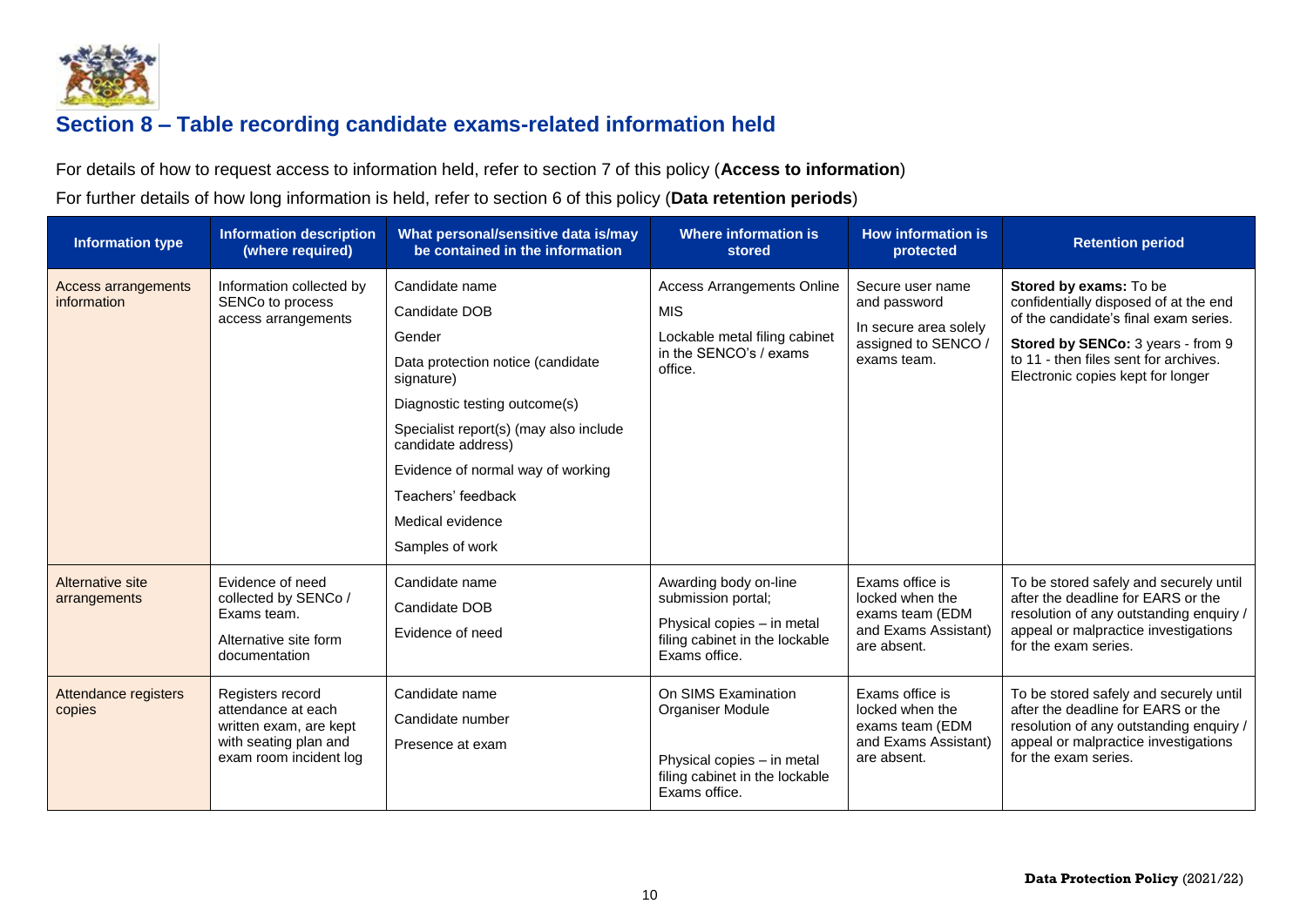

| <b>Information type</b> | <b>Information description</b><br>(where required)                                                                                                            | What personal/sensitive data is/may<br>be contained in the information | <b>Where information is</b><br>stored                                                                                                                                                                                                                                                                                                                                                      | <b>How information is</b><br>protected                                                                                                                                                                                                                                                                                                     | <b>Retention period</b>                                                                                                                     |
|-------------------------|---------------------------------------------------------------------------------------------------------------------------------------------------------------|------------------------------------------------------------------------|--------------------------------------------------------------------------------------------------------------------------------------------------------------------------------------------------------------------------------------------------------------------------------------------------------------------------------------------------------------------------------------------|--------------------------------------------------------------------------------------------------------------------------------------------------------------------------------------------------------------------------------------------------------------------------------------------------------------------------------------------|---------------------------------------------------------------------------------------------------------------------------------------------|
| Candidates' scripts     | Exam scripts                                                                                                                                                  | Candidate name<br>Candidate number<br>Exams answers                    | In secure area within the<br>exams office when not<br>completed by candidates                                                                                                                                                                                                                                                                                                              | In secure area solely<br>assigned to exams.<br>When being<br>transferred to the<br>exam board from<br>centre, is sent via the<br>courier service<br>Parcelforce. If the<br>courier service is not<br>used then they are<br>transported to the<br>Post Office by a<br>member of the exams<br>team who will obtain<br>a receipt of dispatch. | Exam papers are retained until the<br>end of the exam day or next working<br>day, where they are then posted to<br>the relevant exam board. |
| Candidates' work        | Non-examination<br>assessment work (inc.<br>controlled assessment.<br>coursework, portfolios)<br>returned to the centre<br>after awarding body<br>moderation. | Candidate name<br>Candidate number<br>Candidate marks and grades       | To be immediately returned<br>to subject staff as records<br>owner.<br>To be stored safely and<br>securely along with work that<br>did not form part of the<br>moderation sample<br>(including materials stored<br>electronically) until after the<br>deadline for EARs or the<br>resolution of any outstanding<br>enquiry/appeal or<br>malpractice investigations for<br>the exam series. | Each department<br>stores in secure<br>cupboard                                                                                                                                                                                                                                                                                            | Returned to candidates or safe<br>disposal                                                                                                  |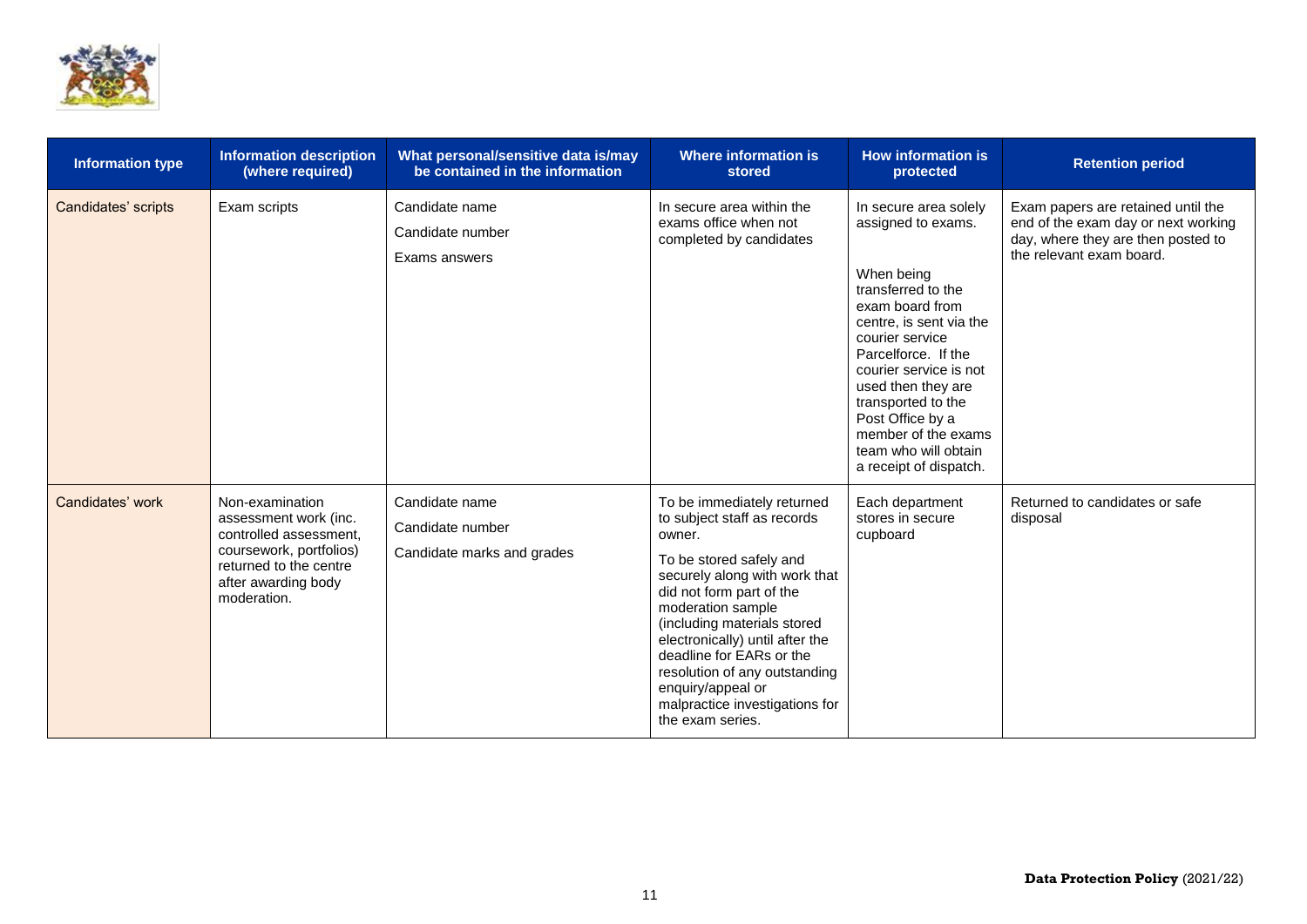

| <b>Information type</b>                | <b>Information description</b><br>(where required)                  | What personal/sensitive data is/may<br>be contained in the information                                   | <b>Where information is</b><br>stored                                                                                | <b>How information is</b><br>protected                                                                                                                                                                                                              | <b>Retention period</b>                                                                                                                                                               |
|----------------------------------------|---------------------------------------------------------------------|----------------------------------------------------------------------------------------------------------|----------------------------------------------------------------------------------------------------------------------|-----------------------------------------------------------------------------------------------------------------------------------------------------------------------------------------------------------------------------------------------------|---------------------------------------------------------------------------------------------------------------------------------------------------------------------------------------|
| <b>Certificates</b>                    | Record of achievement                                               | Candidate name<br>Candidate DOB<br>UCI<br>Candidate examination results                                  | Metal filing cabinet in the<br>exams office                                                                          | Limited number of<br>key holders to office.<br>If a student wants to<br>collect their<br>certificate(s) from the<br>centre, they must<br>present photo<br>identification to the<br>exams team if they<br>cannot be identified<br>on the MIS (SIMS). | 7 years from date of issue                                                                                                                                                            |
| Certificate destruction<br>information | A record of unclaimed<br>certificates that have<br>been destroyed.  | Candidate name<br>Candidate DOB<br>UCI<br>Candidate examination results                                  | In Exams<br>X: Drive > Archive                                                                                       | Only accessible by<br>EO staff                                                                                                                                                                                                                      | 7 years from date of issue                                                                                                                                                            |
| Certificate issue<br>information       | A record of certificates<br>that have been issued to<br>candidates. | Candidate name<br>Candidate signature<br>Level of qualification                                          | In the exams office - copies<br>of post receipts or students<br>sign-out in person which is<br>kept in a paper file. | Limited number of<br>key holders to office                                                                                                                                                                                                          | 7 years from date of issue                                                                                                                                                            |
| <b>Entry information</b>               | Any hard copy<br>information relating to<br>candidates' entries.    | Candidate name;<br>Candidate number;<br>Candidate DOB;<br><b>ULN</b><br>UCI<br>Qualification information | In the exams office<br>On SIMS Examination<br>Organiser Module                                                       | Limited number of<br>key holders to office                                                                                                                                                                                                          | To be stored safely and securely until<br>after the deadline for EARs or the<br>resolution of any outstanding<br>enquiry/appeal or malpractice<br>investigations for the exam series. |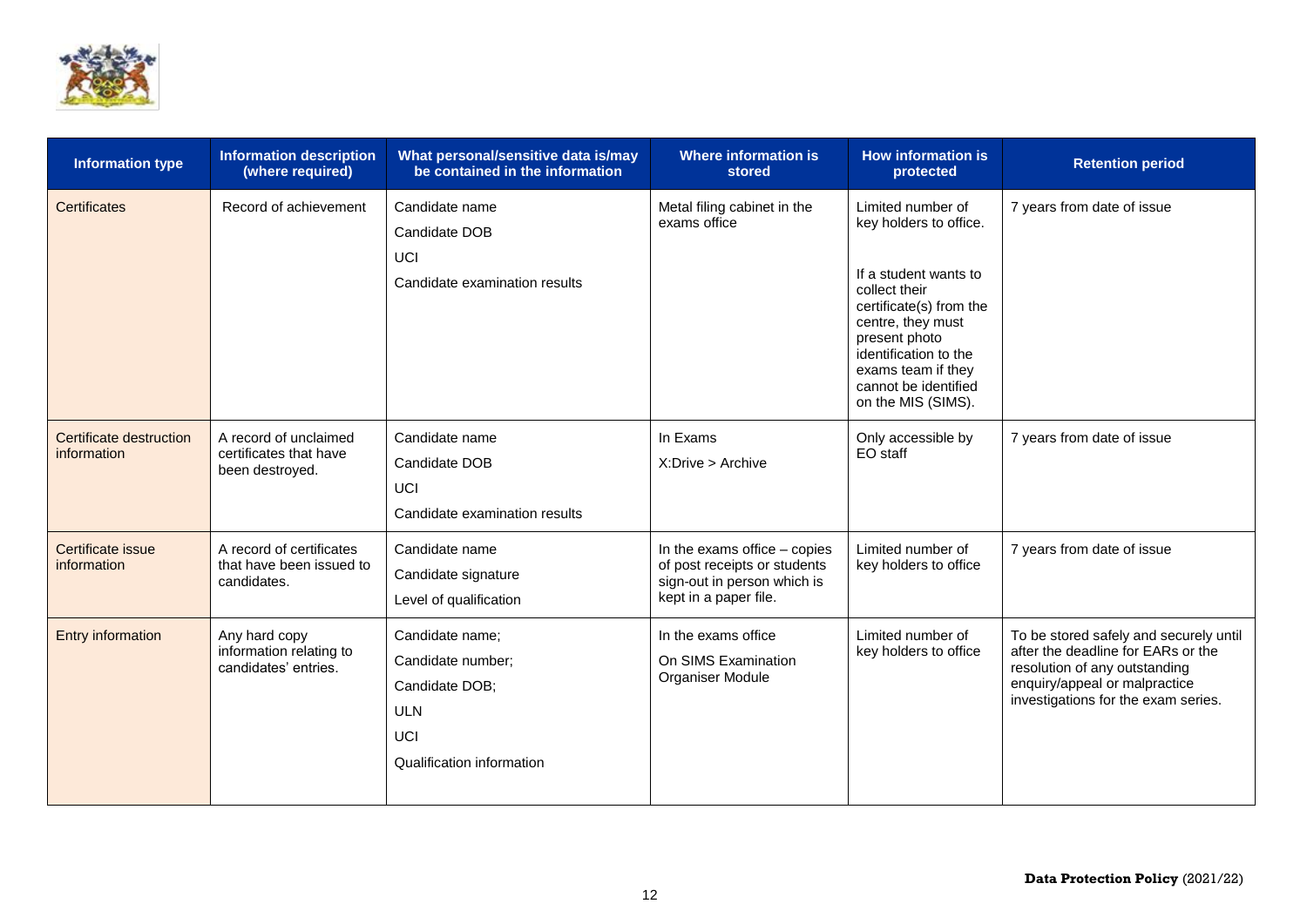

| <b>Information type</b>                                                       | <b>Information description</b><br>(where required)                                                                                                               | What personal/sensitive data is/may<br>be contained in the information | <b>Where information is</b><br>stored                                                | <b>How information is</b><br>protected     | <b>Retention period</b>                                                                                                                                                                                                                                                 |
|-------------------------------------------------------------------------------|------------------------------------------------------------------------------------------------------------------------------------------------------------------|------------------------------------------------------------------------|--------------------------------------------------------------------------------------|--------------------------------------------|-------------------------------------------------------------------------------------------------------------------------------------------------------------------------------------------------------------------------------------------------------------------------|
| Exam room incident<br>logs                                                    | Logs recording any<br>incidents or irregularities<br>in exam rooms.                                                                                              | Candidate name<br>Candidate number                                     | In the exams office with<br>corresponding seating plan<br>in lockable filing cabinet | Limited number of<br>key holders to office | To be stored safely and securely until<br>after the deadline for EARs or the<br>resolution of any outstanding<br>enquiry/appeal or malpractice<br>investigations for the exam series.                                                                                   |
| Invigilator and<br>facilitator training<br>records                            | Availability to work                                                                                                                                             | Name<br>Contact number<br>Email address                                | In the exams office<br>On exam office computer                                       | Limited number of<br>key holders to office | Hard copies disposed after<br>completion of the exam series                                                                                                                                                                                                             |
| Overnight supervision<br>information                                          | Copy of JCQ form<br>Timetable variation and<br>confidentiality declaration<br>for overnight supervision<br>for any candidate eligible<br>for these arrangements. | Candidate name<br>Candidate number<br>Reason for timetable variation   | In the exams office<br>On exam office computer                                       | Limited number of<br>key holders to office | To be stored safely and securely until<br>after: -<br>• JCQ inspection purposes for the<br>relevant exam series:<br>• the deadline for EARs or the<br>resolution of any outstanding<br>enquiry/appeal or malpractice<br>investigations for the exam series.             |
| Post-results services:<br>confirmation of<br>candidate consent<br>information | Hard copy or email<br>record of candidate<br>consent for an EAR or<br>ATS request to be<br>submitted to an awarding<br>body                                      | Candidate name<br>Candidate number<br>Candidate signature              | In exams office<br>On exam office computer                                           | Limited number of<br>key holders to office | EAR consent to be retained for at<br>least six months following the<br>outcome of the enquiry or any<br>subsequent appeal / malpractice<br>investigations for the exam series.<br>ATS consent to be retained for at<br>least six months from the date<br>consent given. |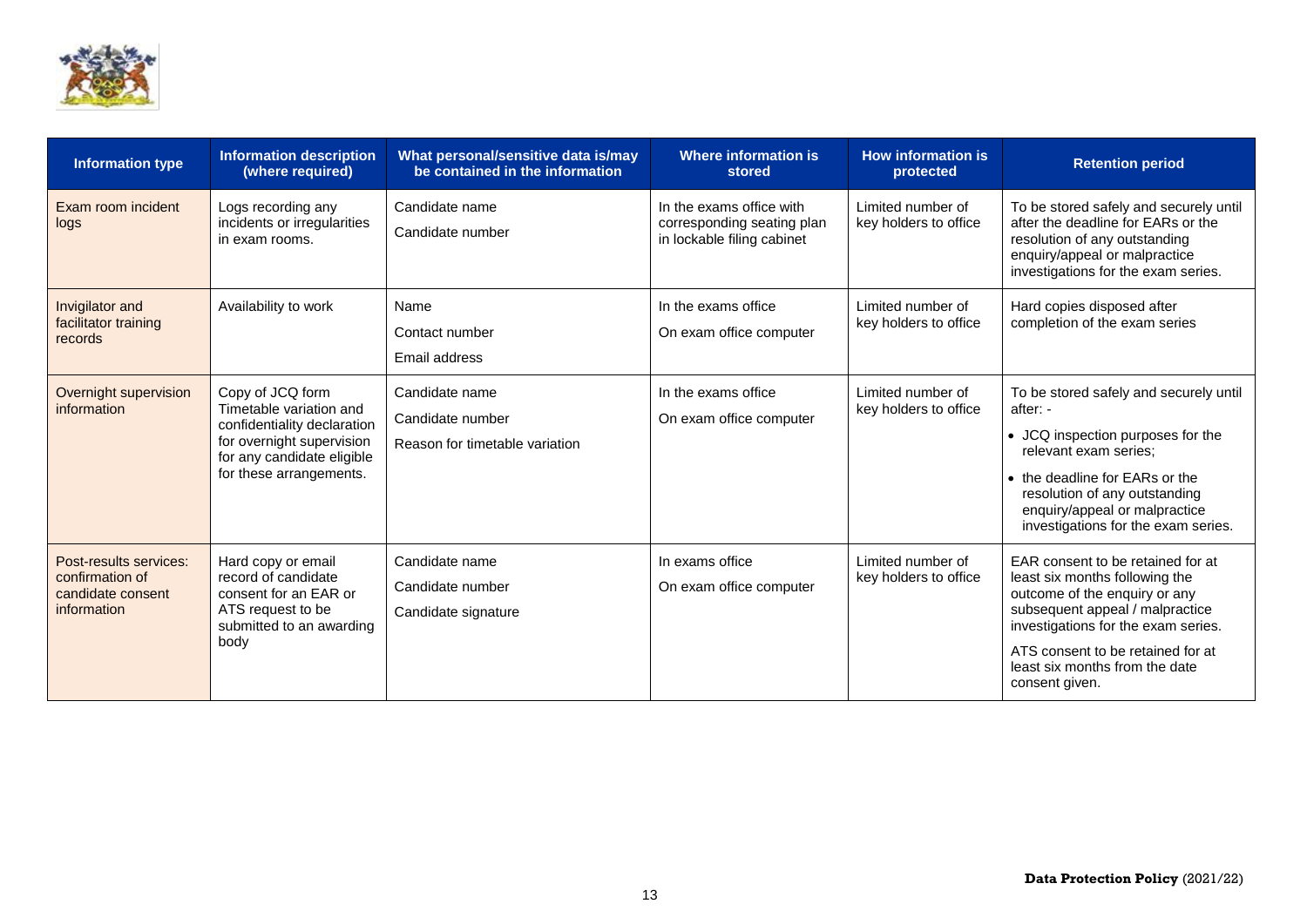

| <b>Information type</b>                                      | <b>Information description</b><br>(where required)                                                                                                                                                              | What personal/sensitive data is/may<br>be contained in the information             | <b>Where information is</b><br>stored                                                            | How information is<br>protected               | <b>Retention period</b>                                                                                                                                                               |
|--------------------------------------------------------------|-----------------------------------------------------------------------------------------------------------------------------------------------------------------------------------------------------------------|------------------------------------------------------------------------------------|--------------------------------------------------------------------------------------------------|-----------------------------------------------|---------------------------------------------------------------------------------------------------------------------------------------------------------------------------------------|
| Post-results services:<br>requests/outcome<br>information    | Any hard copy<br>information relating to a<br>post-results service<br>request (EARs, appeals,<br>ATS) submitted to an<br>awarding body for a<br>candidate and outcome<br>information from the<br>awarding body. | Candidate Name<br>Candidate exam number<br>Candidate results information           | In exams office<br>Exam office computers                                                         | Limited number of<br>key holders to office    | To be stored safely and securely until<br>after the deadline for EARs or the<br>resolution of any outstanding<br>enquiry/appeal or malpractice<br>investigations for the exam series. |
| Post-results services:<br>scripts provided by<br>ATS service | Copy, digital or original<br>scripts returned to the<br>centre by the awarding<br>body                                                                                                                          | Candidate name<br>Candidate exam number<br>Candidate results information           | To be immediately provided<br>to the head of department or<br>the candidate as record's<br>owner | Only accessible by<br>EO staff.               | n/a returned to the requester after the<br>post results period is complete                                                                                                            |
| Post-results services:<br>tracking logs                      | A log tracking to<br>resolution all post results<br>service requests<br>submitted to awarding<br>bodies.                                                                                                        | Candidate name<br>Candidate number<br>Candidate results information                | Exam office computer                                                                             | Only accessible by<br>exams team log in.      | Retained for 12 months after the<br>deadline for EARs.                                                                                                                                |
| Private candidate<br>information                             | Any hard or digital copy<br>information relating to<br>private candidates'<br>entries.                                                                                                                          | Candidate name<br>Candidate number<br>Date of birth<br>Address and contact details | Metal filing cabinet in the<br>exams office                                                      | Exams office is<br>locked when<br>unoccupied. | To be stored safely and securely until<br>after the deadline for EARs or the<br>resolution of any outstanding<br>enquiry/appeal or malpractice<br>investigations for the exam series. |
| <b>Resolving timetable</b><br>clashes information            | Any hard copy<br>information relating to the<br>resolution of a<br>candidate's clash of<br>exam papers or a<br>timetable variation                                                                              | Candidate name<br>Candidate exam number                                            | Exams office                                                                                     | Exams office is<br>locked when<br>unoccupied. | To be stored safely and securely until<br>after the deadline for EARs or the<br>resolution of any outstanding<br>enquiry/appeal or malpractice<br>investigations for the exam series  |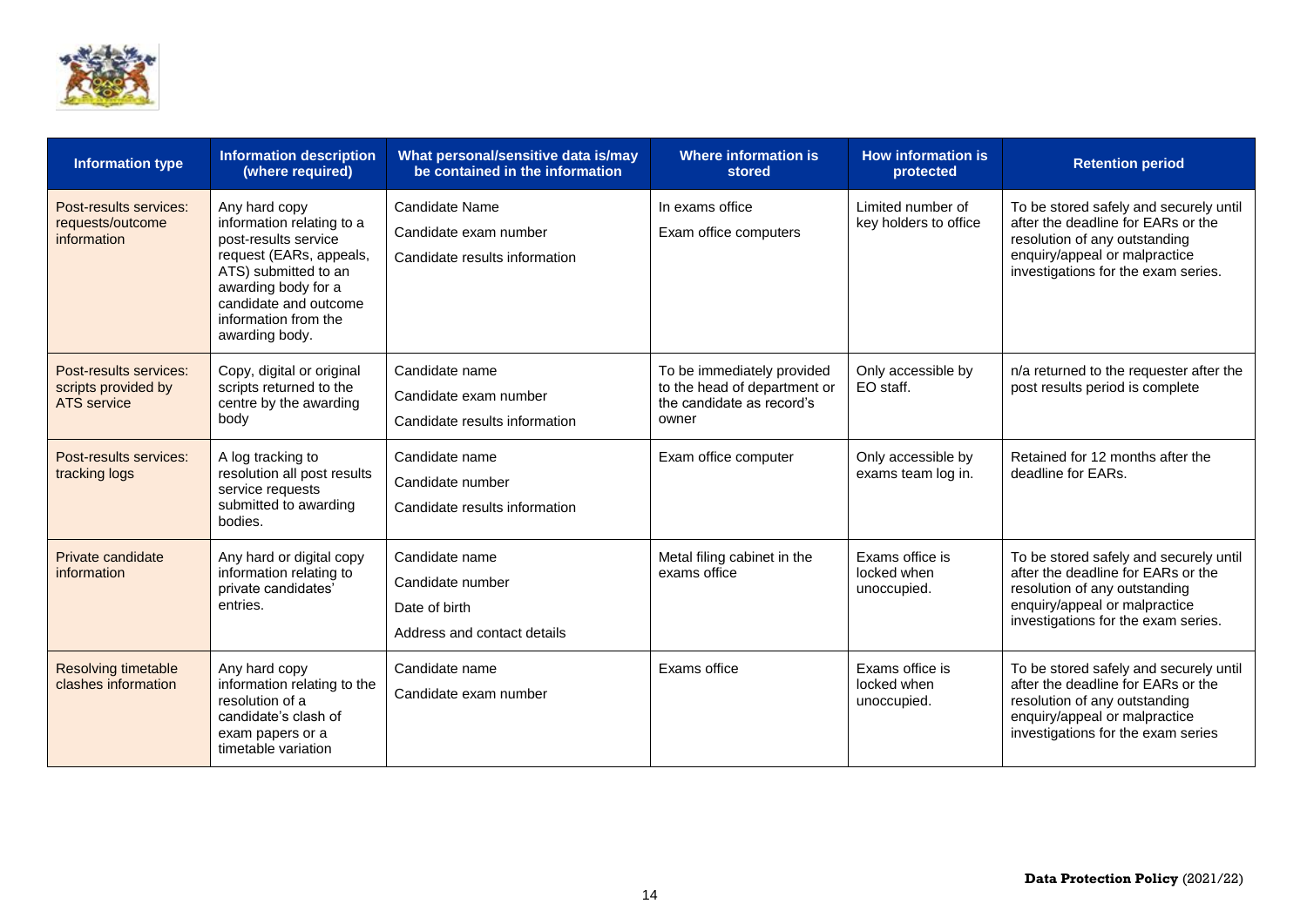

| <b>Information type</b>                   | <b>Information description</b><br>(where required)                                                                                                                                                    | What personal/sensitive data is/may<br>be contained in the information                              | Where information is<br>stored                                                                   | <b>How information is</b><br>protected                                        | <b>Retention period</b>                                                                                                                                                                                                                                                                                |
|-------------------------------------------|-------------------------------------------------------------------------------------------------------------------------------------------------------------------------------------------------------|-----------------------------------------------------------------------------------------------------|--------------------------------------------------------------------------------------------------|-------------------------------------------------------------------------------|--------------------------------------------------------------------------------------------------------------------------------------------------------------------------------------------------------------------------------------------------------------------------------------------------------|
| <b>Results information</b>                | Broadsheets of results<br>summarising candidate<br>final grades by subject by<br>exam series.                                                                                                         | Candidate name<br>Candidate number<br>Unit mark achieved<br>Grade achieved                          | Exam office computer Filing<br>cabinets                                                          | Exams officer only log<br>in<br>Exams office is<br>locked when<br>unoccupied. | 7 years                                                                                                                                                                                                                                                                                                |
| <b>Seating plans</b>                      | Plans showing the<br>seating arrangements of<br>all candidates for every<br>exam taken                                                                                                                | Candidate name<br>Candidate number                                                                  | With corresponding exam<br>report in a lockable filing<br>cabinet in the exams office            | Only accessible by<br>EO staff                                                | To be kept until the deadline for EARs<br>and the resolution of any outstanding<br>enquiries/appeals for the relevant<br>exams series.                                                                                                                                                                 |
| Special consideration<br>information      | Any hard or digital copies<br>of information relating to<br>a special consideration<br>request and supporting<br>evidence submitted to an<br>awarding body for a<br>candidate.                        | Candidate name<br>Candidate number<br>Candidate DOB<br>Candidate personal or medical<br>information | Filing cabinet exams office                                                                      | Exams office is<br>locked when<br>unoccupied.                                 | Evidence supporting an on-line<br>application and evidence supporting a<br>candidate's absence from an exam<br>will be stored safely and securely until<br>after the deadline for EARs or the<br>resolution of any outstanding<br>enquiry/appeal or malpractice<br>investigations for the exam series. |
| Suspected malpractice<br>reports/outcomes | Any hard or digital copies<br>of information relating to<br>a suspected malpractice<br>investigation/report<br>submitted to an awarding<br>body and outcome<br>information from the<br>awarding body. | Candidate name<br>Candidate number<br>Detail of the malpractice                                     | Filing cabinet exams office<br>On Exams X: Drive filed by<br>June Academic year ><br>Malpractice | Exams office is<br>locked when<br>unoccupied.                                 | Retained until after the deadline for<br>EARs or until any appeal, malpractice<br>or other results enquiry has been<br>completed, whichever is later.                                                                                                                                                  |